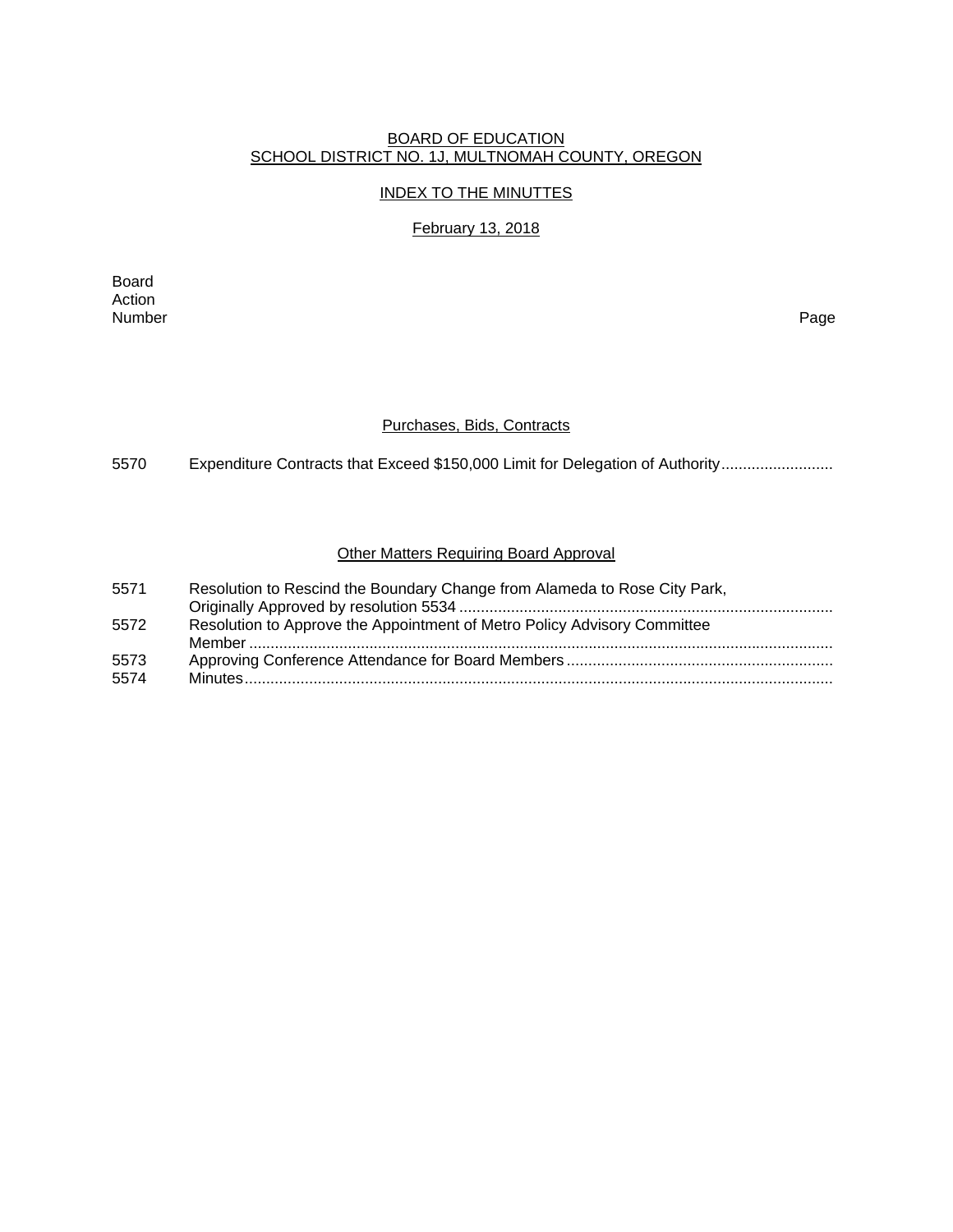# Purchases, Bids, Contracts

The Superintendent RECOMMENDED adoption of the following item:

## Number 5570

Director Bailey moved and Director Kohnstamm seconded the motion to adopt the above numbered item. The motion was put to a voice vote and passed unanimously (7-yes, 0-no), with Student Representative Tran voting yes, unofficial.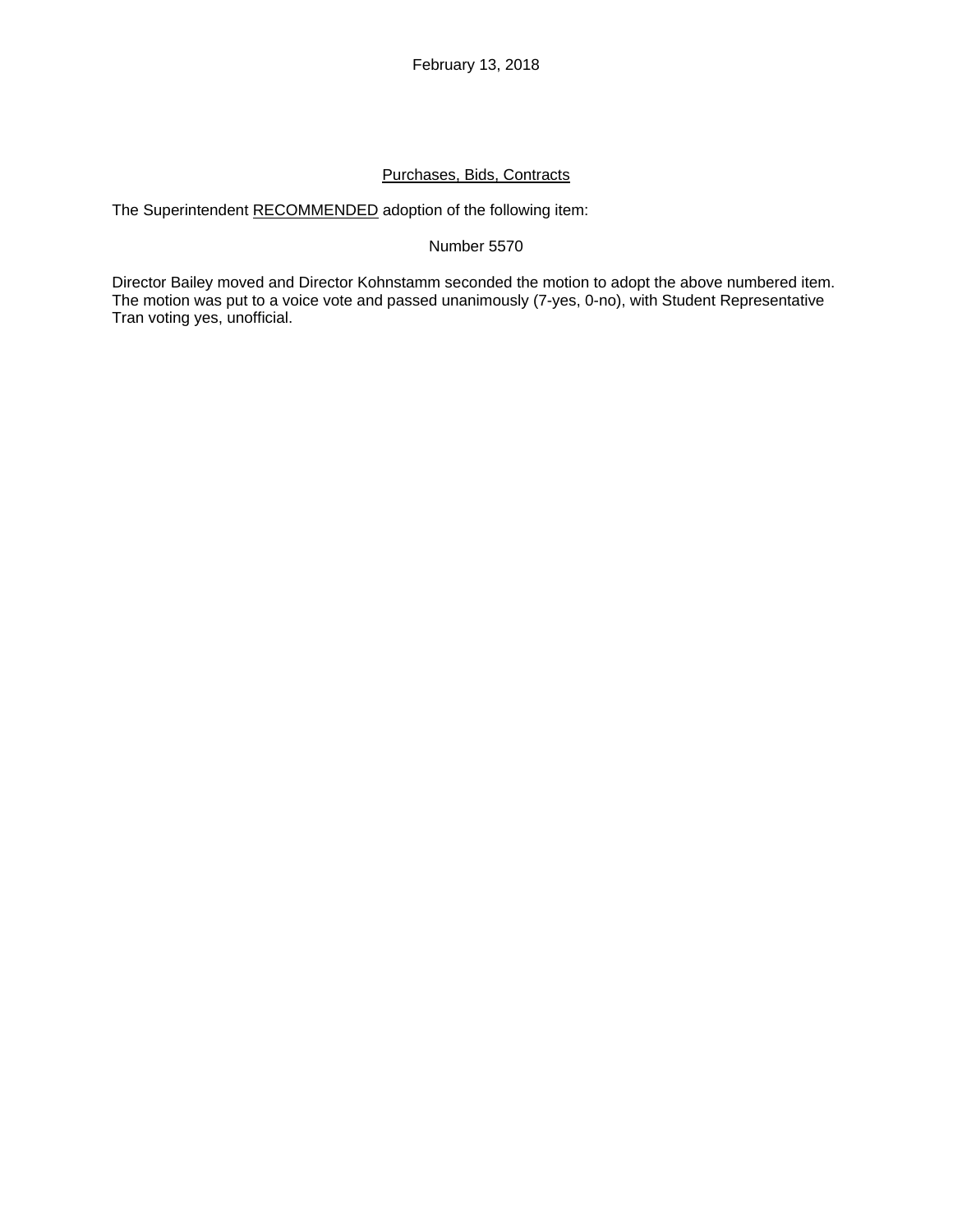## **RESOLUTION No. 5570**

### Expenditure Contracts that Exceed \$150,000 for Delegation of Authority

## **RECITAL**

Portland Public Schools ("District") Public Contracting Rules PPS-45-0200 ("Authority to Approve District Contracts; Delegation of Authority to Superintendent") requires the Board of Education ("Board") enter into contracts and approve payment for products, materials, supplies, capital outlay, equipment, and services whenever the total amount exceeds \$150,000 per contract, excepting settlement or real property agreements. Contracts meeting this criterion are listed below.

## **RESOLUTION**

The Superintendent recommends that the Board approve these contracts. The Board accepts this recommendation and by this resolution authorizes the Deputy Clerk to enter into the following agreements.

| Contractor                         | Contract<br>Term               | <b>Contract Type</b> | <b>Description of Services</b>                                                                                                                                                                                                             | Contract<br><b>Amount</b>    | Responsible<br>Administrator,<br><b>Funding Source</b>       |
|------------------------------------|--------------------------------|----------------------|--------------------------------------------------------------------------------------------------------------------------------------------------------------------------------------------------------------------------------------------|------------------------------|--------------------------------------------------------------|
| Mortensen<br>Construction          | 2/14/18<br>through<br>12/31/18 | Design/Build<br>DB * | Design-Build services for<br>Middle School Conversion<br>Project - Tubman. First scope<br>increment. Begin work on<br>building stabilization, roof<br>replacement, and mechanical<br>system design and equipment<br>long lead procurement. | Not to Exceed<br>\$9,200,000 | J. Vincent<br><b>Fund 404</b><br>Dept. 5597<br>Project X0149 |
|                                    |                                |                      | <b>Exemption from Competitive</b><br>Bidding (Board Reso 5543)                                                                                                                                                                             |                              |                                                              |
| <b>Fortis Construction</b><br>Inc. | 2/14/18<br>through<br>12/31/18 | Design/Build<br>DB * | Design-Build services for<br>Middle School Conversion<br>Project – other sites. First<br>scope increment. Full design<br>for identified scope and initial<br>construction that can be<br>completed while schools are in<br>session.        | Not to Exceed<br>\$3,200,000 | J. Vincent<br><b>Fund 404</b><br>Dept. 5597<br>Project X0149 |
|                                    |                                |                      | <b>Exemption from Competitive</b><br>Bidding (Board Reso 5543)                                                                                                                                                                             |                              |                                                              |

### **NEW CONTRACTS**

\* Contracts are in negotiation and not finalized at this time. Staff seeks advanced authorization for these contracts pursuant to the Purchasing & Contracting Delegation of Authority Administrative Directive, 8.50.105-AD, Section X(4): "The District may seek an 'advanced authorization' from the PPS Board of Education for any contract upon the approval of the Director of Purchasing & Contracting. The cost of the contract shall be a 'Not to Exceed' amount. Once the Board has approved it, no further authorization for the contract is required, providing the contract value remains at or below the 'Not to Exceed' amount."

## **NEW INTERGOVERNMENTAL AGREEMENTS ("IGAs")**

No New IGAs

## **AMENDMENTS TO EXISTING CONTRACTS**

No New Amendments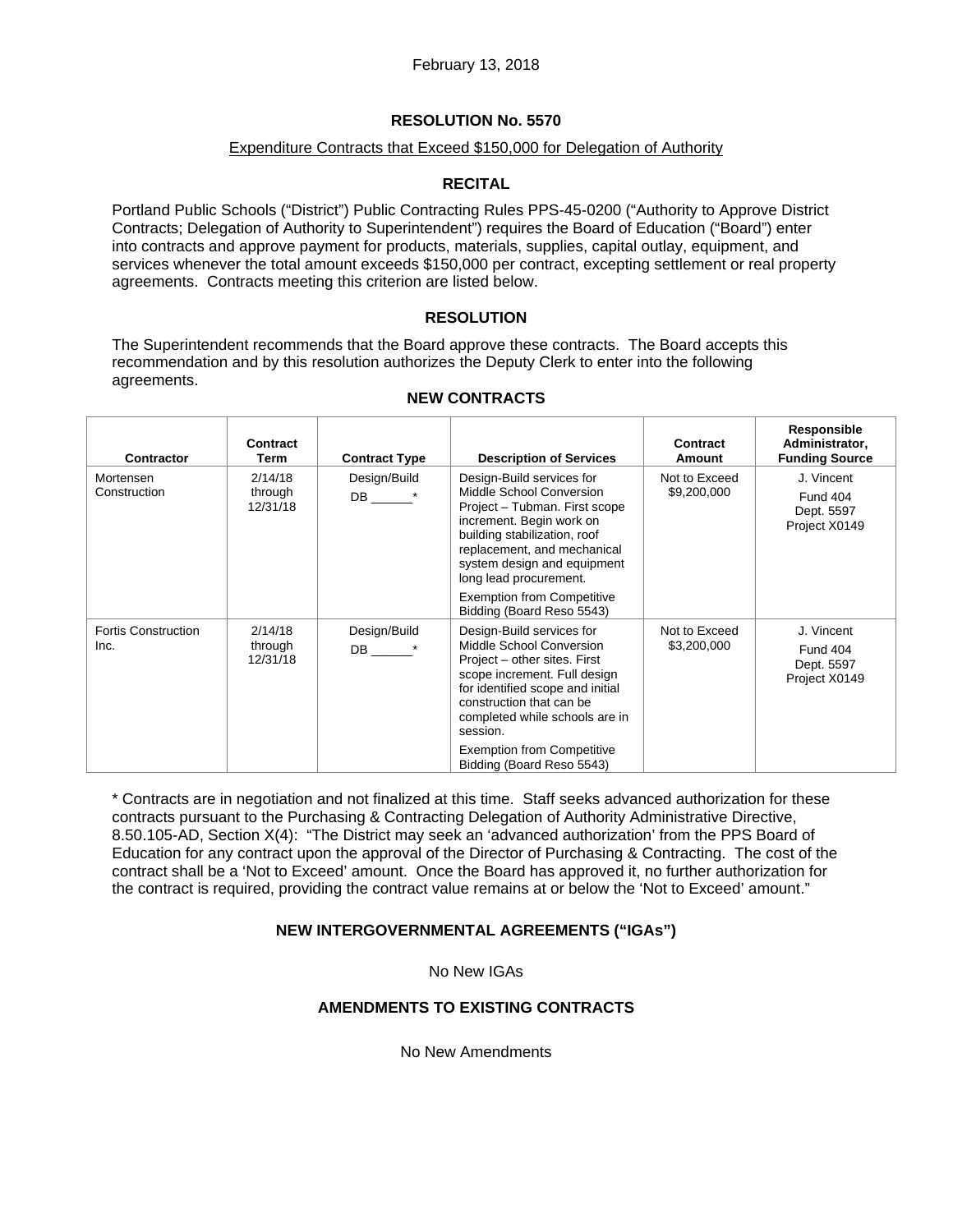February 13, 2018

### Other Matters Requiring Board Approval

The Superintendent RECOMMENDED adoption of the following items:

### Numbers 5571 through 5574

During the Committee of the Whole, Director Anthony moved and Director Kohnstamm seconded the motion to adopt Resolution 5571. The motion was put to a voice vote and passed unanimously (7-yes, 0 no), with Student Representative Tran voting yes, unofficial.

Director Bailey moved and Director Kohnstamm seconded the motion to adopt Resolutions 5572 through 5574. The motion was put to a voice vote and passed unanimously (7-yes, 0-no), with Student Representative Tran voting yes, unofficial.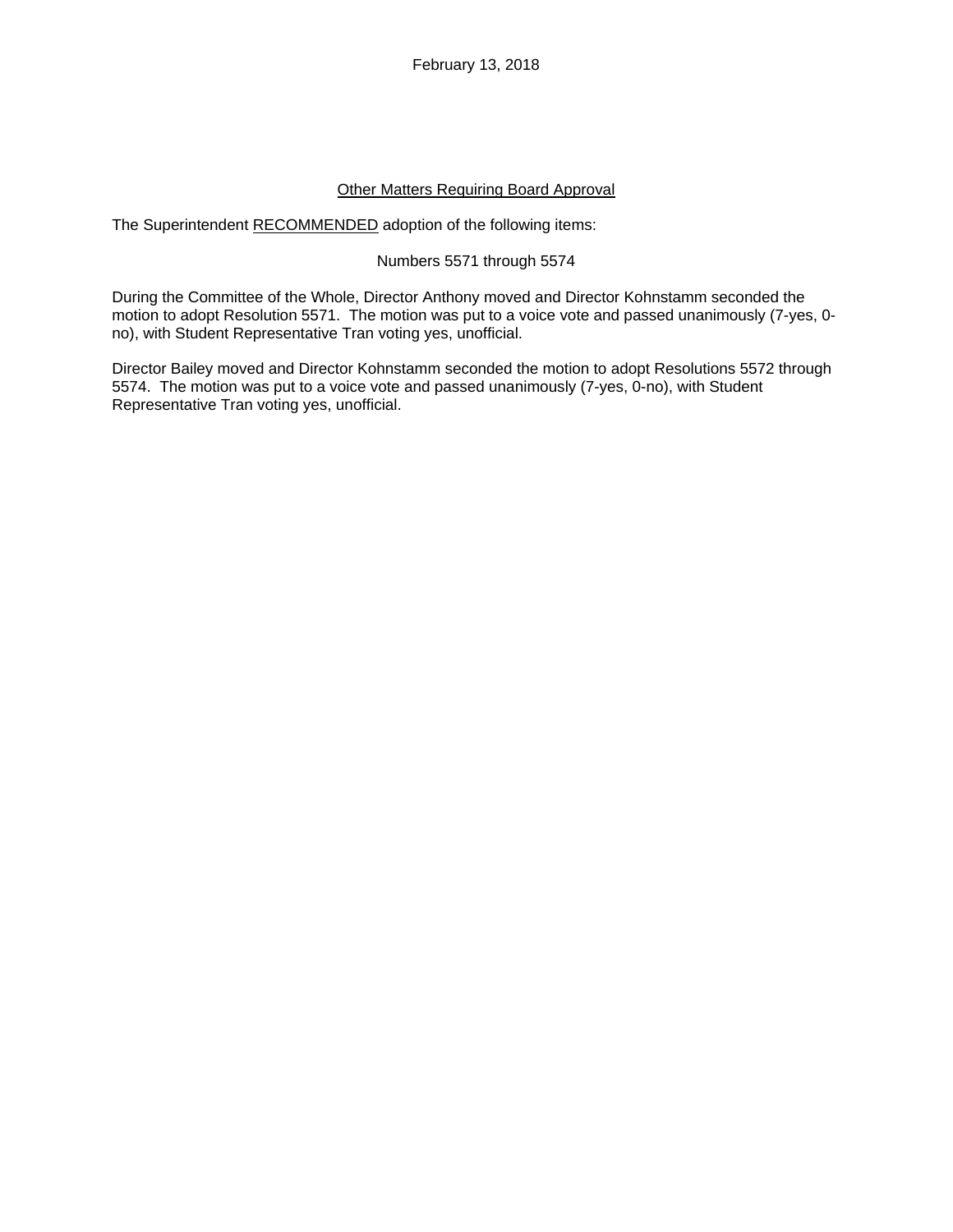# **RESOLUTION No. 5571**

#### Resolution to Rescind the Boundary Change from Alameda to Rose City Park, Originally Approved by Resolution 5534

The Board of Education rescinds the boundary change from Alameda to Rose City Park approved in Board Resolution 5534. Specifically, the area bounded on the north by NE Stanton Street between NE 52<sup>nd</sup> and NE 57<sup>th</sup> Avenue, on the east by NE 57<sup>th</sup> between Stanton and NE Sandy Boulevard, on the south by NE Sandy from NE 57<sup>th</sup> to NE 54<sup>th</sup> and by NE Wisteria Drive from NE 54<sup>th</sup> Avenue to NE Alameda, on the north by NE Alameda from NE Wisteria to NE  $52^{nd}$ , and on the west by NE  $52^{nd}$  from Alameda to Stanton will remain in the Alameda catchment area and not be included in the new boundary for Rose City Park K-5.

# **RESOLUTION No. 5572**

### Resolution to Approve the Appointment of Metro Policy Advisory Committee Member

# **RECITALS**

- A. The Metro Policy Advisory Committee (MPAC) advises the Metro Council on a range of topics, including regional transportation and land use planning, management of the urban growth boundary (UGB), and other planning matters of regional concern. MPAC's membership consists of 27 voting and non-voting members, including representation by cities, counties, school districts, special districts, and the public.
- B. The school district member position on MPAC's governing bodies is currently vacant. According to the committee bylaws, the member position representing school districts is to be appointed jointly by the governing bodies of the school districts represented, which include both Portland Public Schools and the Hillsboro School District.
- C. Nominations for the position were open through Friday, October 6, and Hillsboro School District Board member Mark Watson was nominated by the Hillsboro School District Board of Directors to serve on the committee.
- D. The Metro Council Office requires represented school boards to vote on the nominees.

## **RESOLUTION**

The Portland Public Schools Board of Education endorses the appointment of Hillsboro School District Board member Mark Watson to the Metro Policy Advisory Committee to represent regional school boards.

*J. Brim-Edwards*